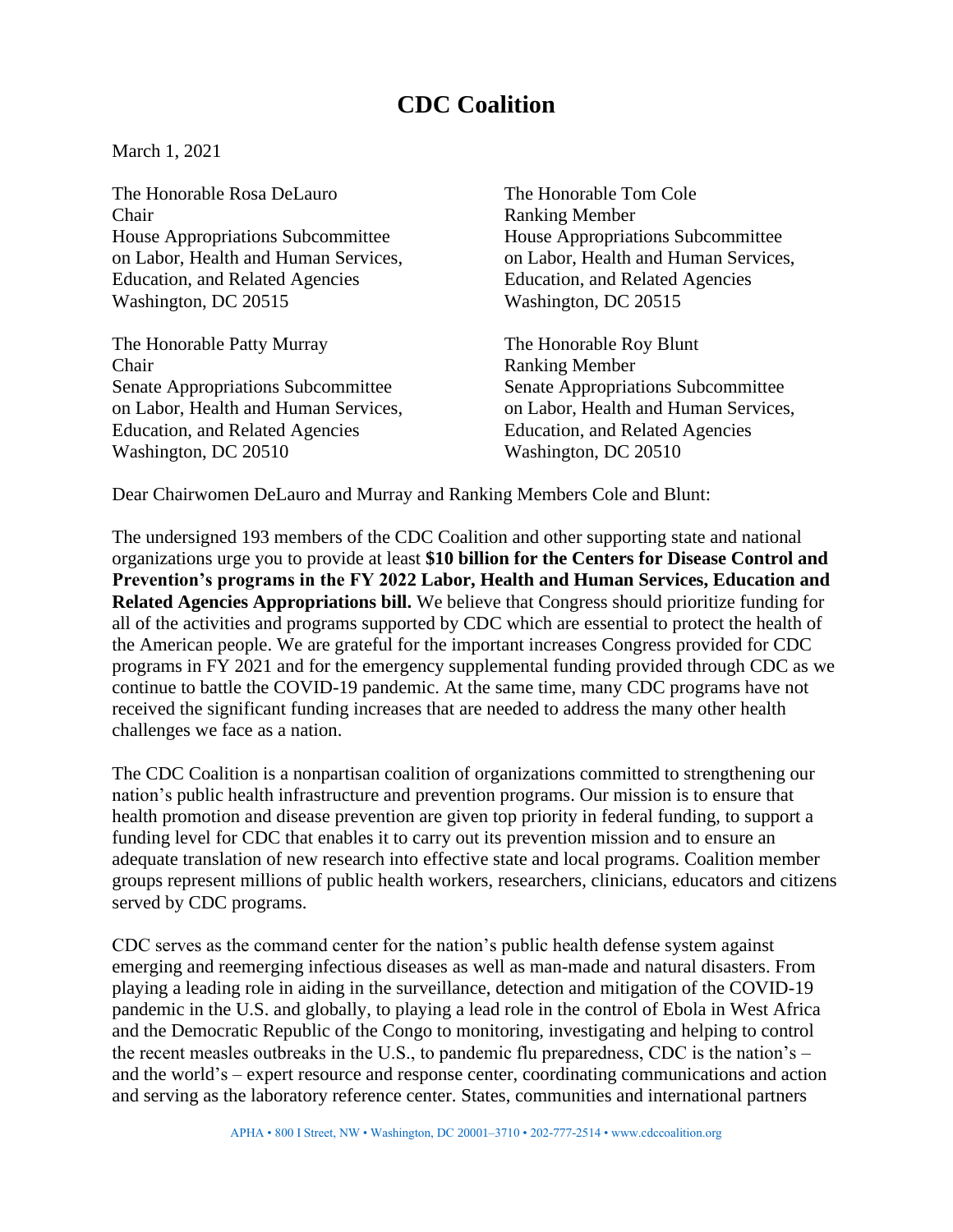rely on CDC accurate information, direction and resources to ensure they continue to be prepared for and able to respond to and recover from a crisis or outbreak. States, communities and international partners rely on CDC for accurate information, direction and resources to ensure they continue to be prepared for and able to respond to and recover from a crisis or outbreak.

In addition to playing a leading role in protecting the public's health from COVID-19, CDC is faced with many other unprecedented challenges and responsibilities ranging from chronic disease prevention to combating the opioid, tobacco, e-cigarette use and obesity epidemics to emergency preparedness. CDC funds programs for injury control; research into gun violence prevention; global health security; health promotion in schools and workplaces; the prevention of diabetes, heart disease, stroke, cancer, lung disease and other chronic diseases; tobacco prevention and control; nutrition and physical activity; immunizations; HIV, STI and hepatitis prevention; prevention of vector-borne diseases; environmental health, including the prevention of childhood lead poisoning and protecting the public from the health impacts of climate change; oral health; reducing health disparities; preventing infant mortality and birth defects; sickle cell disease data collection; preventing antimicrobial resistance; preventing prescription drug overdose; improving the health and quality of life of individuals with disabilities; Alzheimer's disease prevention and awareness; vision and eye health and public health research and health statistics. It is notable that more than 70% of CDC's budget supports public health and prevention activities through state and local health organizations and agencies, national public health partners and academic institutions.

In addition to ensuring a strong public health infrastructure and protecting Americans from public health threats and emergencies, CDC programs are crucial to reducing health care costs and improving health. Despite the progress CDC has made to meet these needs, the agency's programs have been woefully underfunded. **We urge you to support a funding level of at least \$10 billion for CDC's programs in FY 2022**.

Please contact Don Hoppert at [donald.hoppert@apha.org](mailto:donald.hoppert@apha.org) or 202-777-2514 with any questions regarding our request.

Sincerely,

Advocates for Better Children's Diets Allergy & Asthma Network American Academy of Family Physicians American Academy of Pediatrics American Anthropological Association American Association for Clinical Chemistry American Association for Dental Research American Association of Colleges of Nursing American Association of Colleges of Osteopathic Medicine American Association of Colleges of Pharmacy American Association of Neuromuscular & Electrodiagnostic Medicine American Association on Health and Disability American Brain Coalition American Cancer Society Cancer Action Network (ACS CAN) American College of Clinical Pharmacy American College of Obstetricians and Gynecologists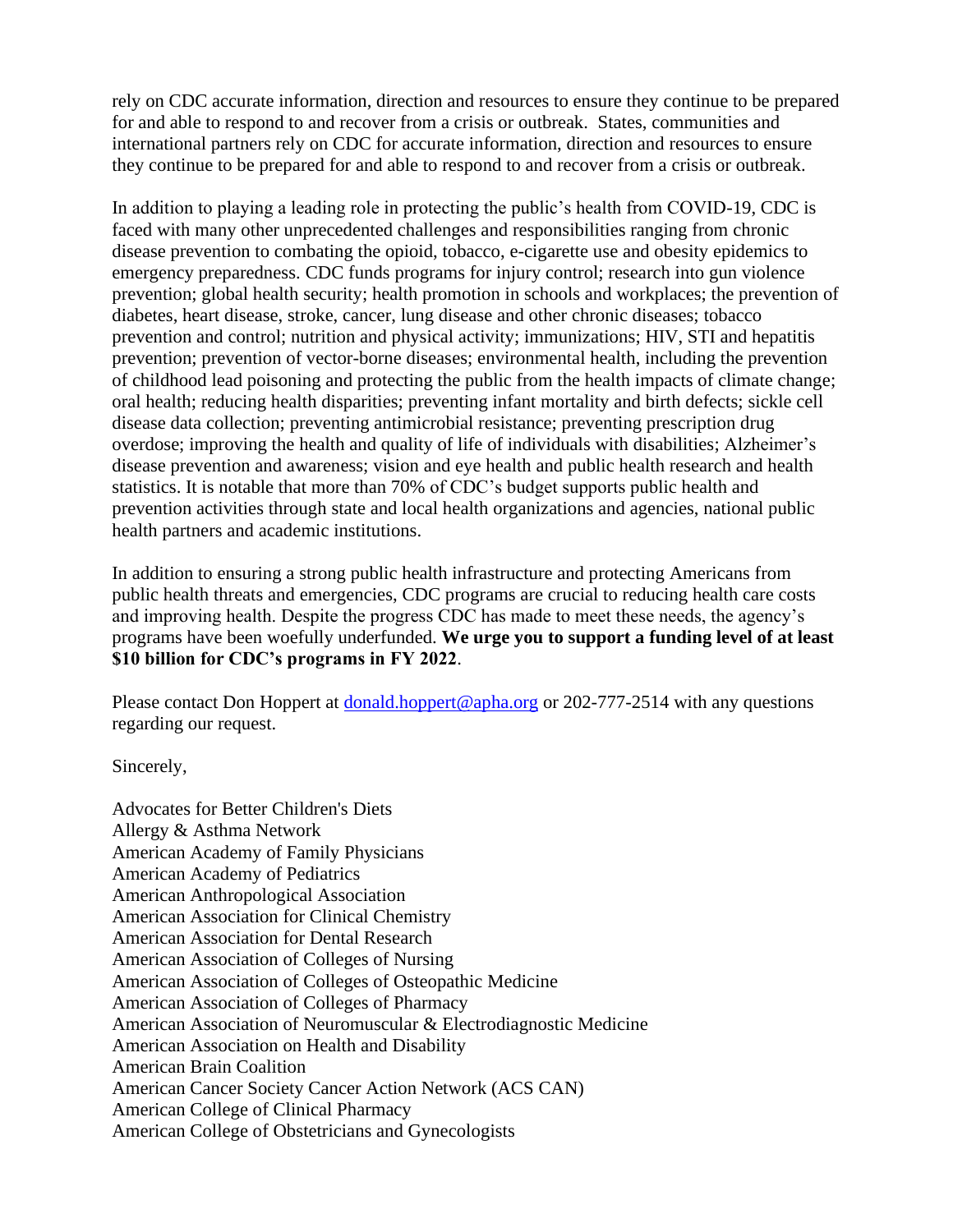American College of Physicians American Heart Association American Liver Foundation American Lung Association American Osteopathic Association American Physical Therapy Association American Psychological Association American Public Health Association American Society for Clinical Pathology American Society for Microbiology American Society for Nutrition American Society for Reproductive Medicine American Society of Hematology American Society of Tropical Medicine & Hygiene American Thoracic Society Arkansas Public Health Association Arthritis Foundation Association for Clinical and Translational Science Association for Prevention Teaching and Research Association for Professionals in Infection Control and Epidemiology Association of Academic Health Sciences Libraries Association of American Medical Colleges Association of Black Cardiologists Association of Maternal & Child Health Programs Association of Minority Health Professions Schools Association of Population Centers Association of Public Health Laboratories Association of Schools Advancing Health Professions Association of Schools and Programs of Public Health Association of State and Territorial Health Officials Asthma and Allergy Foundation of America Athlete Ally Big Cities Health Coalition BiNet USA BPAN Warriors CACNA1A Foundation Campaign for Tobacco-Free Kids Center for LGBTQ Economic Advancement & Research CenterLink: The Community of LGBT Centers Child Neurology Foundation Children's Cardiomyopathy Foundation Children's Environmental Health Network Children's Vision Massachusetts Clinical Research Forum Coalition for Clinical and Translational Science Colorado Public Health Association Commissioned Officers Association of the U.S. Public Health Service, Inc. (COA) Consortium of Social Science Associations Council of Professional Associations on Federal Statistics (COPAFS)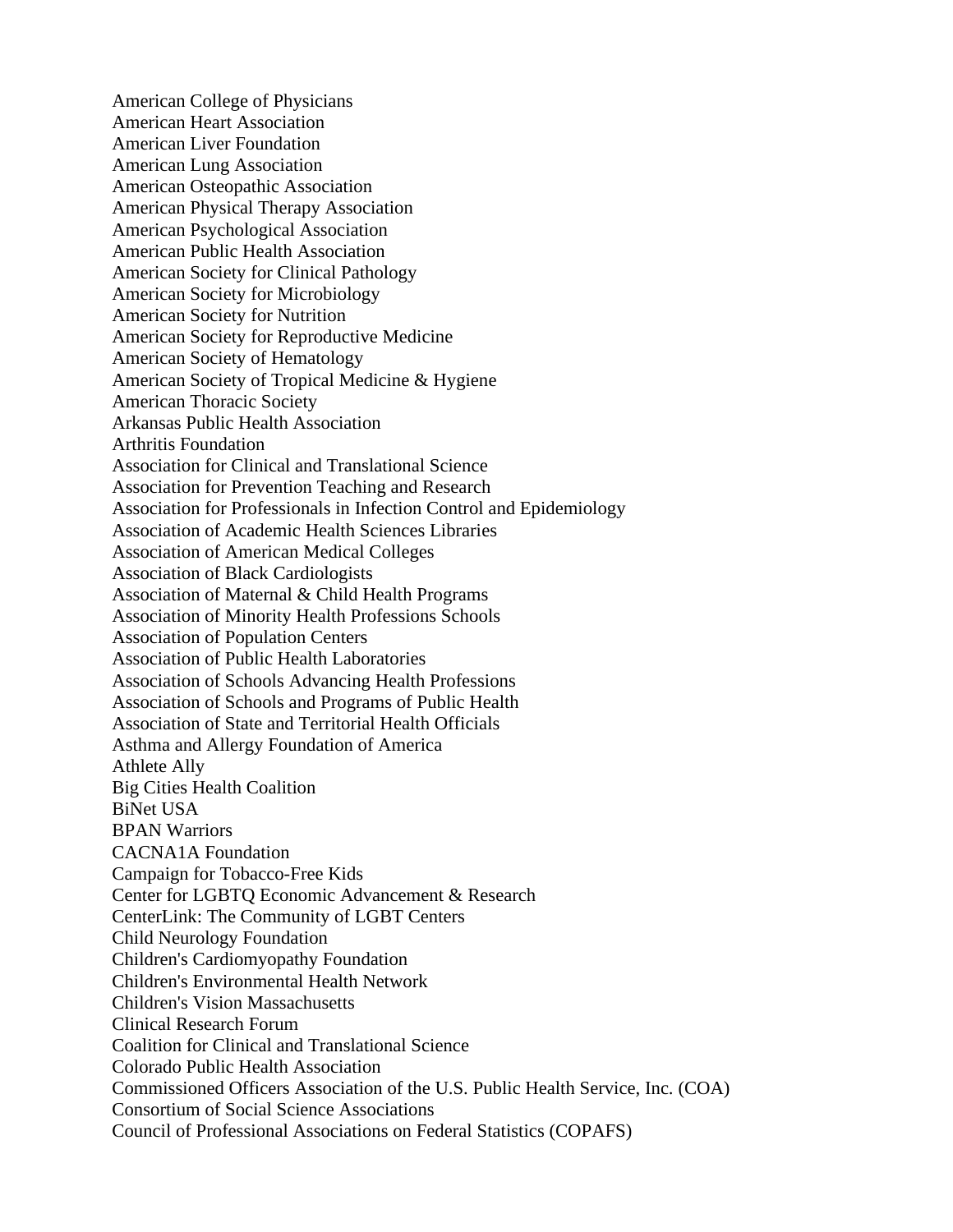Council of State and Territorial Epidemiologists Crohn's & Colitis Foundation CURE Epilepsy Delaware Academy of Medicine / Delaware Public Health Association Digestive Disease National Coalition Dravet Syndrome Foundation Dup15q Alliance Dystonia Advocacy Network Dystonia Medical Research Foundation Endocrine Society Entomological Society of America Epilepsy Foundation Epilepsy Leadership Council Fight Colorectal Cancer Florida Public Health Association GBS|CIDP Foundation International GLMA: Health Professionals Advancing LGBTQ Equality GO2 Foundation for Lung Cancer Good Days Green & Healthy Homes Initiative Hawaii Public Health Association Hepatitis B Foundation HIV Medicine Association HIV+Hepatitis Policy Institute Hope for HIE Illinois Public Health Association Illinois Society for the Prevention of Blindness Indiana Public Health Association Infectious Diseases Society of America International Certification & Reciprocity Consortium International Cystitis Association International Foundation for CDKL5 Research International Foundation for Gastrointestinal Disorders Kansas Public Health Association Lakeshore Foundation Lennox-Gastaut Syndrome (LGS) Foundation Louisiana Public Health Association Lymphatic Education & Research Network Maine Public Health Association March of Dimes Medical Library Association Medical Society Consortium on Climate and Health Minnesota Public Health Association Mississippi Public Health Association Missouri Public Health Association Montana Public Health Association **NAPHSIS** NASTAD National Alliance for Caregiving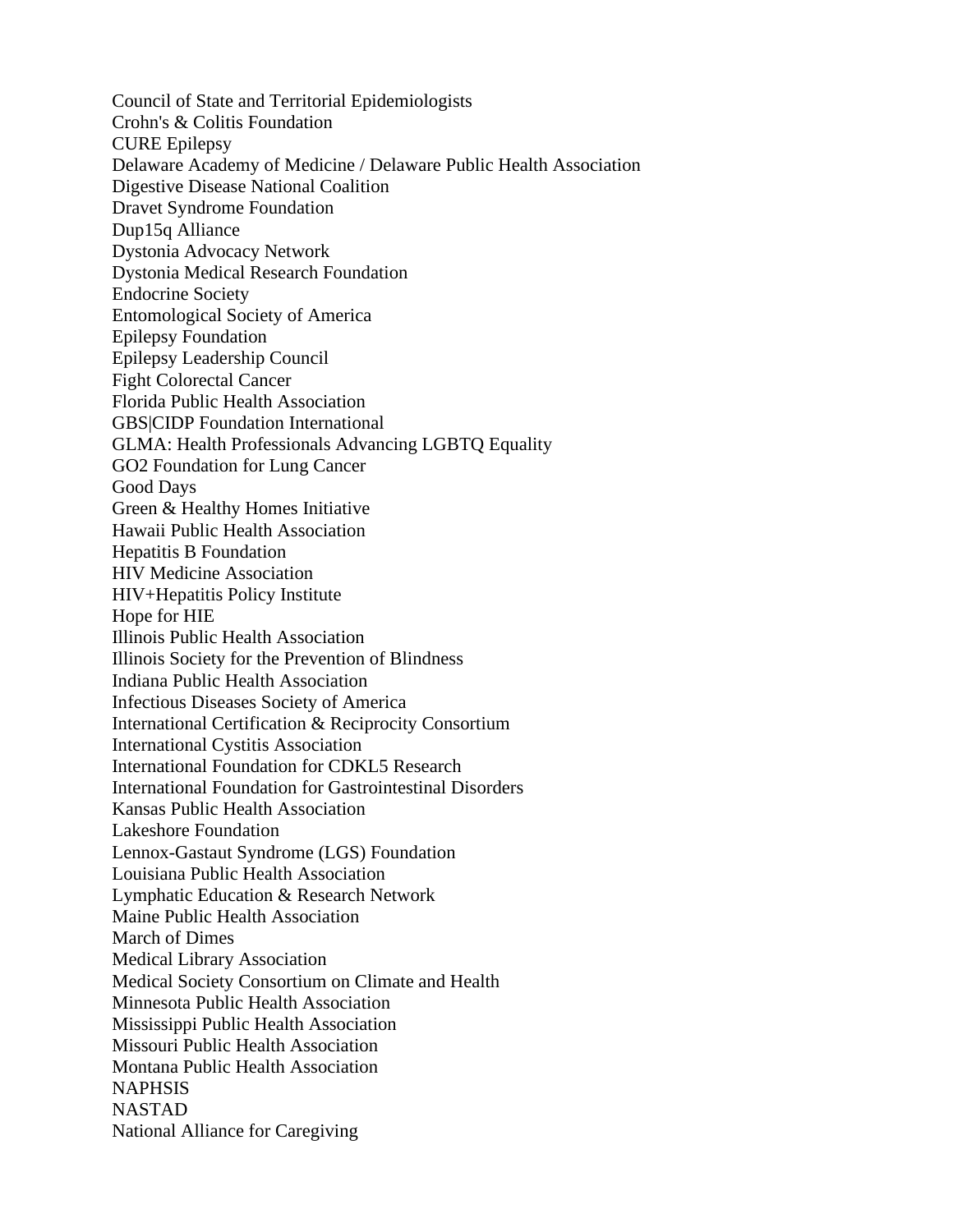National Alopecia Areata Foundation National Association of Chronic Disease Directors National Association of County and City Health Officials National Association of Epilepsy Centers National Association of Pediatric Nurse Practitioners National Association of State Emergency Medical Services Officials National Black Nurses Association National Environmental Health Association National Equality Action Team (NEAT) National Family Planning & Reproductive Health Association National Fragile X Foundation National Hemophilia Foundation National Hispanic Medical Association National League for Nursing National Network of Public Health Institutes National Pancreas Foundation National Safety Council NC Public Health Association NephCure Kidney International Nevada Public Health Association New Hampshire Public Health Association New Jersey Public Health Association New Mexico Public Health Association New York State Public Health Association North Dakota Public Health Association Ohio Public Health Association Oregon Public Health Association Patient Services, Inc. Pennsylvania Public Health Association Pennsylvania Society of Gastroenterology Phelan-McDermid Syndrome Foundation Planned Parenthood Federation of America Population Association of America Prevent Blindness Prevent Blindness Georgia Prevent Blindness North Carolina Prevent Blindness Wisconsin Prevent Blindness, Ohio Affiliate Prevention Institute Project Sleep Public Health Association of Nebraska Public Health Foundation Public Health Institute Pulmonary Hypertension Association Rare Epilepsy Network (REN) Research!America Restless Legs Syndrome Foundation Rhode Island Public Health Association Safe States Alliance